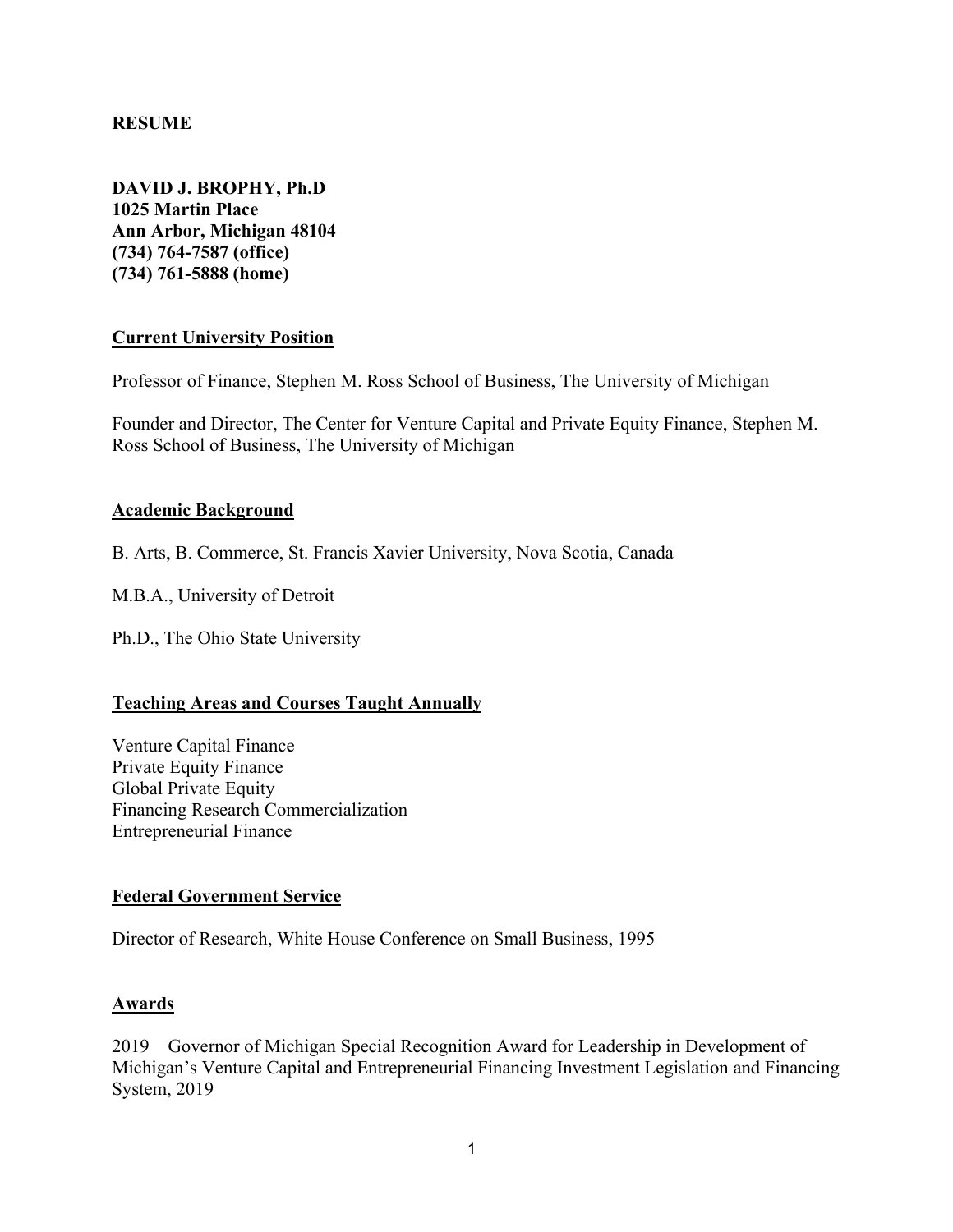2017 Michigan Venture Capital Association "Above and Beyond" Lifetime Award, February, 2017

2016 University of Michigan, Office of Research Technology Transfer Division Lifetime Leaders and Best Award, May, 2016

2015 Crain's "100 Most Connected People in Michigan Recognition: Ranked # 22", July, 2015

2010 Corp! Magazine Business and Technology Award for Contributions to Technological Entrepreneurship, April 20, 2010

2009 Lifetime Achievement Award, Michigan Venture Capital Association, November 9, 2009

1980, 1981 Twice winner of National Association of Small Business Investment Companies annual award for best research on venture capital investment (1980, 1981).

# **Executive Education Activities**

### **Current:**

Founding Co-Director, The Midwest Venture Showcase, Virtual, April 27, 28, 2021

Founder and Faculty Director, The University of Michigan Growth Capital Symposium (presented annually, 1980-2020

Founder and Faculty Director, The University of Michigan Private EquityConference (presented annually, 2004-2020

Founder and Faculty Director, Catalyzing Operational Excellence, An Executive Education program for operations executives of Riverside Company (private equity investment company) and Riverside's portfolio companies.

Founder and Faculty Director, Business Owners' Boot Camp, An Executive Education program for owners of private businesses on corporate growth, associated private equity financing and harvesting options, sponsored by Bank of America and Merrill Lynch.

Faculty Member, "LBO Valuation in Private Equity Transactions", Executive Training Program in Mergers and Acquisitions, Institute for Mergers, Acquisitions and Alliances, Vienna, Austria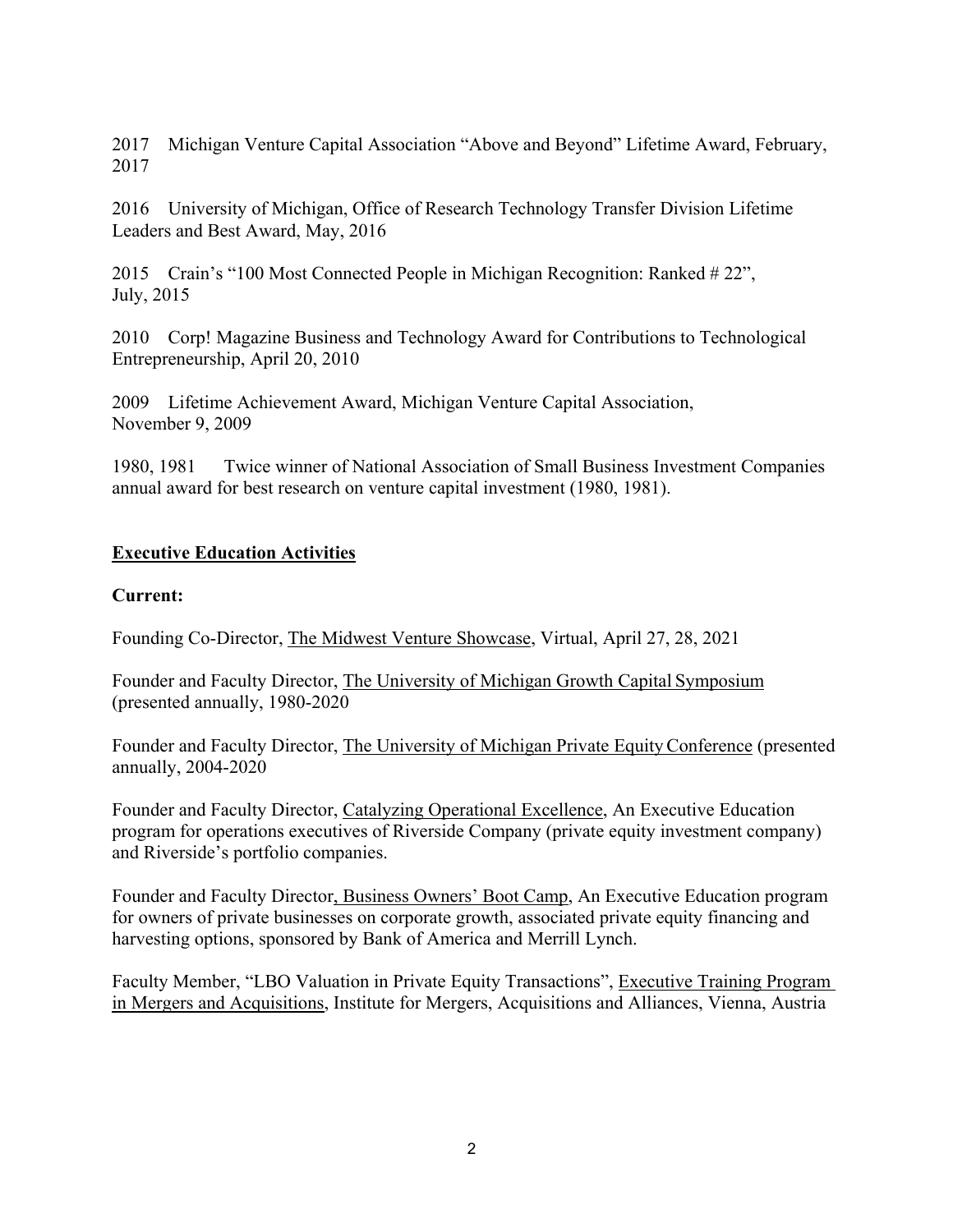### **Past:**

Co-Director, "Software as a Service Workshop for SaaS-Based Companies", Pacific Crest Securities, Inc., San Francisco, CA

Founding Director, University of Michigan School of Bank Management

Director, University of Michigan Institute for Continuing Legal Education program, "Advanced Financial Management for Law Firms"

Faculty Member, University of Michigan Public Finance Institute

### **Current Research and Status**

Evolution of Michigan's Entrepreneurial Ecosystem, 1974-2021 (Retirement Leave Research Project, 2020-2021, in process

"Spawning New Venture Capital Funds" with Emmanuel Yimfor, Shane Miller (in process)

"Ptivate Fund Duration ... Proposing a New Metric: PFD" with R. Castilla, F. David-Visser

### **Books and Monographs:**

"A Study of the Effectiveness of Mentoring in University-Based and Non-University Based Entrepreneurial Accelerator Educational and Accelerator Programs" with Jeffrey Sanchez-Burks and Tom Jensen, Sponsored by The Ewing B. Kauffman Institute for Entrepreneurial Research

Brophy, The Influence of Merit Regulation on the Return Performance of Initial Public Offerings, Chicago, The American Bar Association, May 1990, 182 pp.

Brophy, Finance, Entrepreneurship and Economic Development, Institute of Science and Technology, The University of Michigan, 1975, 1980

Gies, Apilado, Brophy and Jones, Legislating for Economic Expansion, Ann Arbor: Division of Research, The University of Michigan, 1970.

Brophy, Venture Capital Financing: Opportunities and Needs in Southeast Michigan, Detroit, Metropolitan Affairs Corporation, January 1983.

Brophy, Finance, Entrepreneurship and Economic Development, Institute of Science and Technology, The University of Michigan, 1975, 1980.

Gies, Apilado, Brophy and Jones, Legislating for Economic Expansion, Ann Arbor: Division of Research, The University of Michigan, 1970.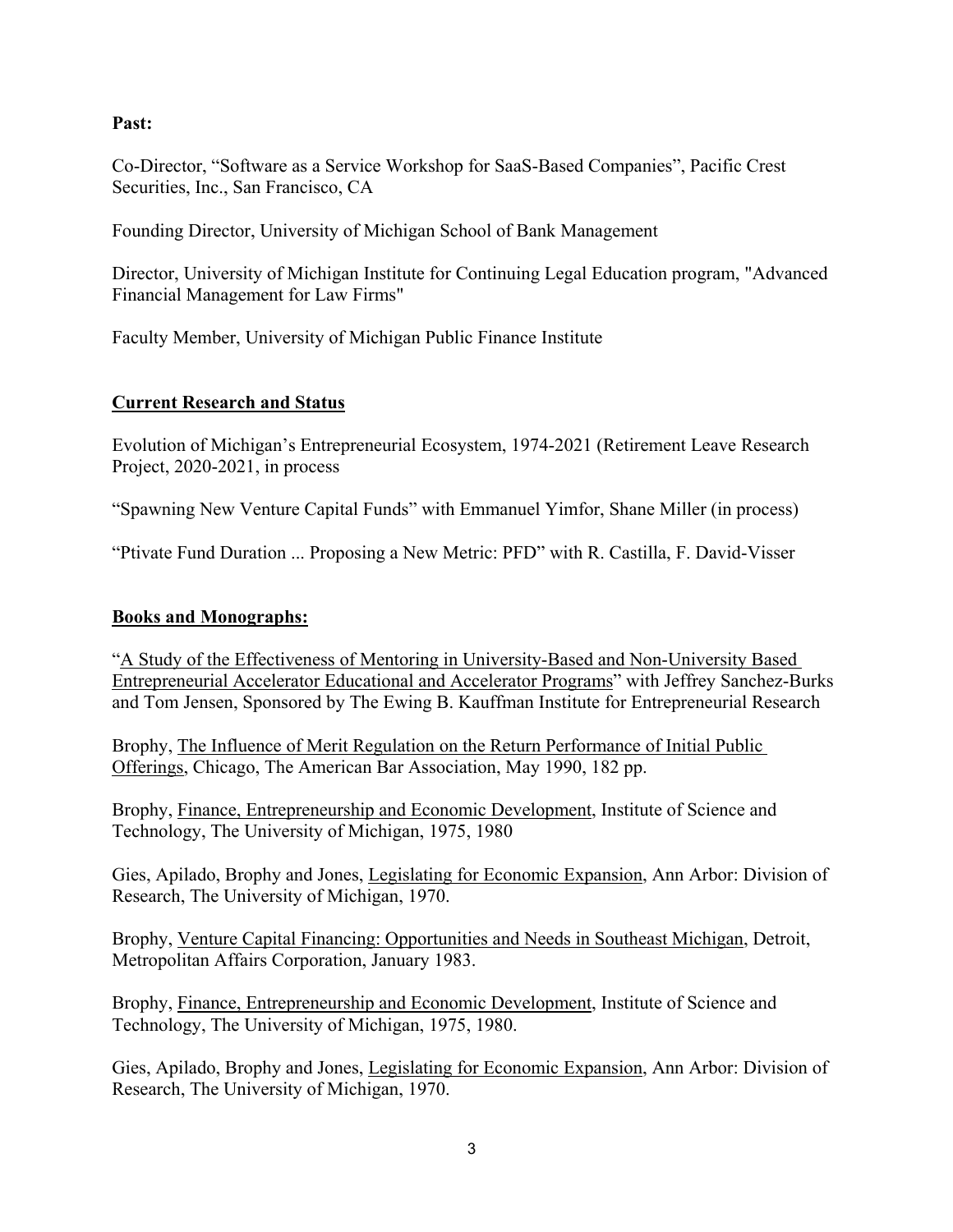### **Published Articles:**

"Fostering Collaborative Research and Innovation Between Surgeons and Engineers",with Kavitha Chinnaiyan et al., published in The Future of Cardiovascular Imaging Research and Innovation, a dedicated issue of the Journal of Cardiology, (Winter, 2016)

"Hedge Funds: Investors of Last Resort?", Review of Financial Studies (2009)

Spatial Agglomeration and the Performance of Risk Capital, (with Brian Poi and Adam Wadecki), The Economic Outlook for Michigan, 2007

"Fraud Deterrence in the Private Equity Investment System", A Business Approach to Fraud Deterrence, New York, (John Wiley & Sons, 2006), pp. 170-195.

"Structuring the Transaction: The Key Elements", Taking Research to Market: How to Build and Invest In Successful University Spinouts, Tang, et al. London, Euromoney Books, 2004, pp. 153- 164

Structuring the Transaction: Term Sheet and Deal Structure", Taking Research to Market: How to Build and Invest In Successful University Spinouts, Tang, et al., London, Euromoney Books, 2004, pp. 166-180.

"Publicly Traded Venture Capital Funds: Implications for Institutional 'Fund of Funds' Investors", Venture Capital, M. Wright, et al., 2003, pp. 185-205.

"Private Equity in Emerging Markets", Global Perspectives, (WD Institute), 2003

"Equity Finance and the Economic Transition of Rural America: A New Framework for Private Sector Initiatives and Positive Economic Public Policy", Equity for Rural America: From Wall Street to Main Street, Kansas City, MO, (Federal Reserve Bank of Kansas City, Summer, 1999), pp.107-164.

"The Financing of Small and Medium-Sized Enterprises: Some Observations on the American Experience", Le Financement de l'Enterprise, Paris, France (Conseil National du Credit et du Titre, Banque du France, September, 1999), pp. 259-293.

"Evaluating the Venture Capital Investment Fund" Managerial Finance, (Jan-Feb 1994).

"A Finance Theory Perspective on Research in Entrepreneurship", (with J. Shulman), Entrepreneurship: Theory and Practice, 1992, Summer, Vol. 16, No 3.

"How Financial Factors Influence Innovation", (with J. Shulman), Entrepreneurship: Theory and Practice, 1992, Fall, Vol. 16, No. 4.

"Financing the New Venture: A Report on Recent Research", Entrepreneurship in the 1990's, ed. Donald Sexton and John Cascara, Boston (P.W.S. Kent, Inc., January 1992), 475 pp.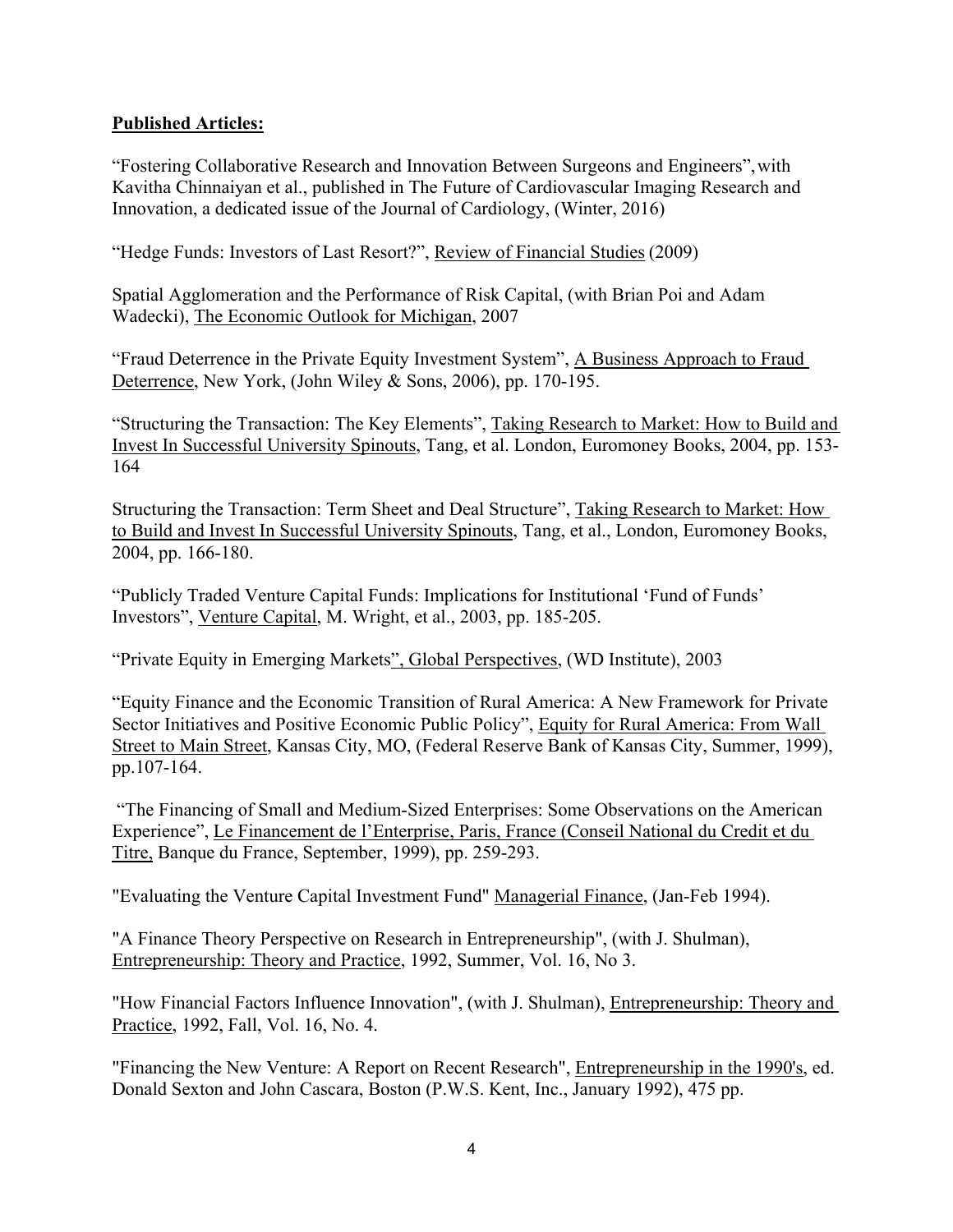"An Application of Seasonal Adjustment Models to the Volatility of Futures Prices," Managerial Finance, (pp. 11-19, July 1990).

"Venture Capital in Michigan," Michigan Bar Journal, January 1990, Vol. 69, No. 1, pp. 16-25.

"International Joint Ventures: Factors in Their Success and Failure," Proceedings of the Fourth International Technical Innovation and Entrepreneurship Symposium, (Fall 1989).

"The Effects of the Threat of Takeover on Corporate Management," The Economic Outlook for the U.S. 1990, Ann Arbor, MI, (The University of Michigan Economics Department, November 1989), pp. 179-193.

"Financing the Women-Owned Enterprise," The Woman Entrepreneur, B. Hagen (ed.), New York, (Praeger Publishers, 1989), pp. 55-76.

"Seasonal and Maturity Effects in Futures Contracts," (with S. Chen and W. Wrobleski), Proceedings of the American Statistical Association, 1988, pp. 36-43.

"The Development of an Integrated North American Venture Capital Market," Conflict and Cooperation in Canadian - United States Economic Relations, New York (Praeger Publishers, 1988), pp. 120-135.

"Characteristics of Publicly Traded Venture Capital Funds: Implications for Institutional "Fund of Funds" Investors," Journal of Business Venturing, Vol. 3, No. 3, Summer 1988, pp. 187-206.

"Analyzing the Volatility of Interest Rate Futures," (with W. Wrobleski and F. Gentner), Proceedings of the American Statistical Association, 1985.

"The Venture Capital Market in the U.S.," Economic Outlook, Ann Arbor (The University of Michigan Department of Economics, January 1985), pp. 41-65.

"Venture Capital Research," Frontiers of Research on Entrepreneurship, Dallas, Texas (Ballinger Press, 1985).

"Equity Participation Agreements and Bank Loans to Small Business, "Contemporary Studies in Economic and Financial Analysis, vol. 42, Part B, JAI Press, 1984, pp. 63-90.

"The Treasury Bill Futures Market: A Formulation and Interpretation," Journal of Futures Market, Spring, 1982.

"Pricing and Structuring Venture Capital Investments," Frontiers of Research on Entrepreneurship, Wellesley, MA, Babson College, 1982.

"Analysis of Interest Rates as Nonstationary Time Series," Proceedings, American Statistical Association annual meetings, 1981.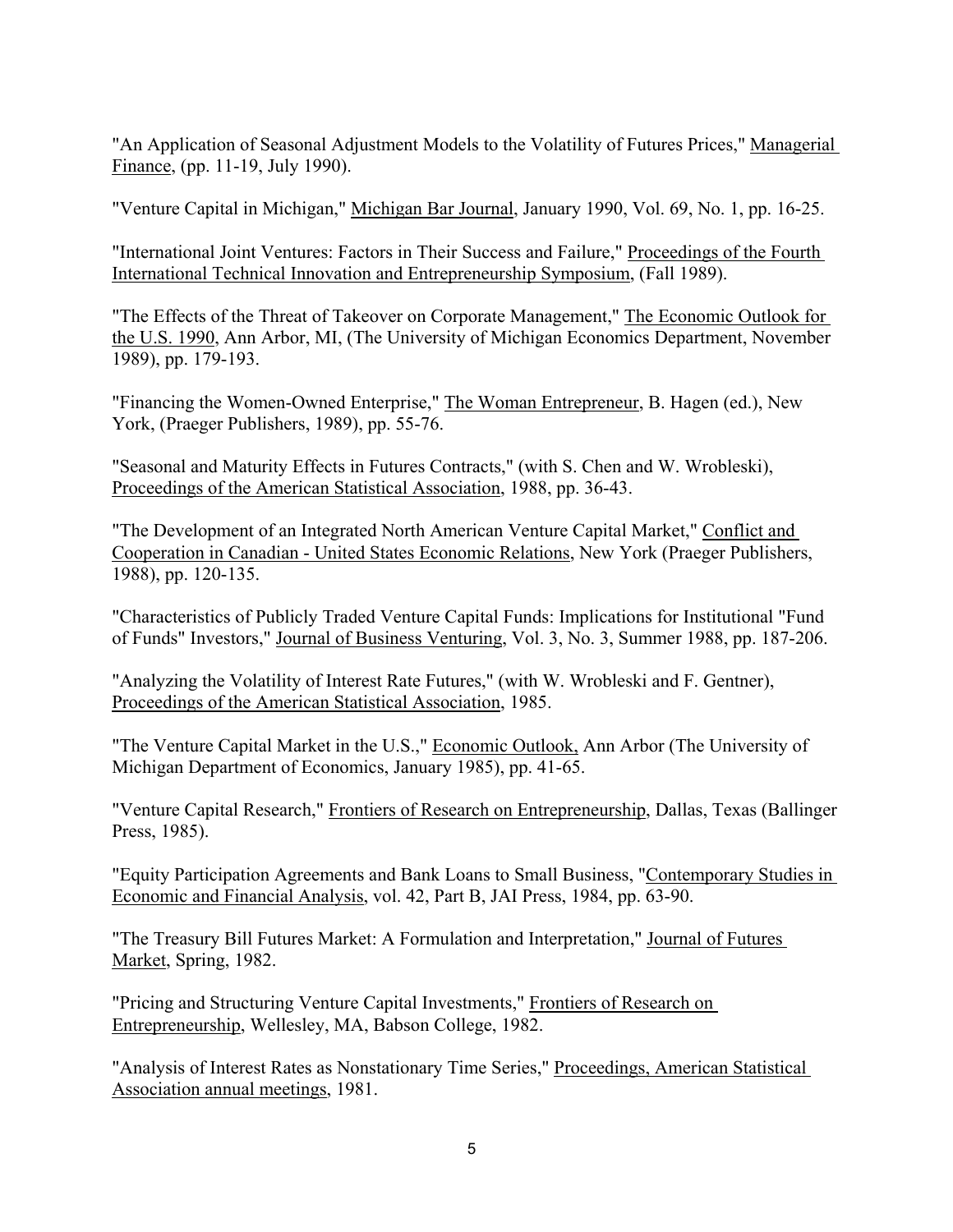"Research on Venture Capital," The Encyclopedia of Entrepreneurship, New York (Prentice-Hall, 1981), pp. 165-192.

"The Federal Government Guarantee of Small Business Credit: Cost Measurement, Cost Reduction, and Co-Insurance Alternatives," Sponsored Research Report, Washington, DC (Small Business Administration, November 1980).

"The Equivalence and Efficiency of the U.S. Treasury Bill Futures Market," Proceedings, European Finance Association meetings, Graz Austria, September 1980.

"An Analysis of Venture Capital Investment in the U.S., 1977-80," National Venture Capital Association, Occasional Paper, Division of Research, The University of Michigan, March 1980.

"The Cost and Availability of Credit and Venture Capital for New Businesses," Proceedings of the White House Conference on Small Business, January 1980.

"Risk Capital and Economic Development," Economic Outlook Conference, Ann Arbor, Michigan, The University of Michigan, March 1979.

"The U.S. Treasury Bill Futures Market and Hypotheses Regarding the Term Structure of Interest Rates," Financial Review, Fall 1978.

"A Theory of Risk Averse Bank Behavior," Division of Research, Graduate School of Business Administration, The University of Michigan (Working Paper #151), 1977.

"The Effect of Market Structure on Bank Performance," Division of Research, Graduate School of Business Administration, The University of Michigan (Working Paper #152), 1977.

"A Study of Venture Capital: The Financing of New, Technology-Based Firms," Journal of the Midwest Finance Association, 1974, pp. 58-76.

"Financial Requirements of New, Technology-Based Firms," Proceedings of the Financial Management Association, Atlanta, Georgia, October 1973.

"Role of Commercial Banks in Financing New, Technology-Based Firms," Proceedings of the Eastern Finance Association, Hartford, Connecticut, April 1973.

"Restrictions on International Activities of U.S. Banks," Proceedings of the Workshop for International Financial Management, Ann Arbor: Graduate School of Business Administration, The University of Michigan, May 1970, pp. 17-24.

"Equity Participation and Commercial Bank Loans," Proceedings of the Midwest Finance Association, April 1970, 65 pp.

"The Usury Law: A Barrier to Housing Finance," Michigan Business Review, 22 (January 1970), pp. 25-31.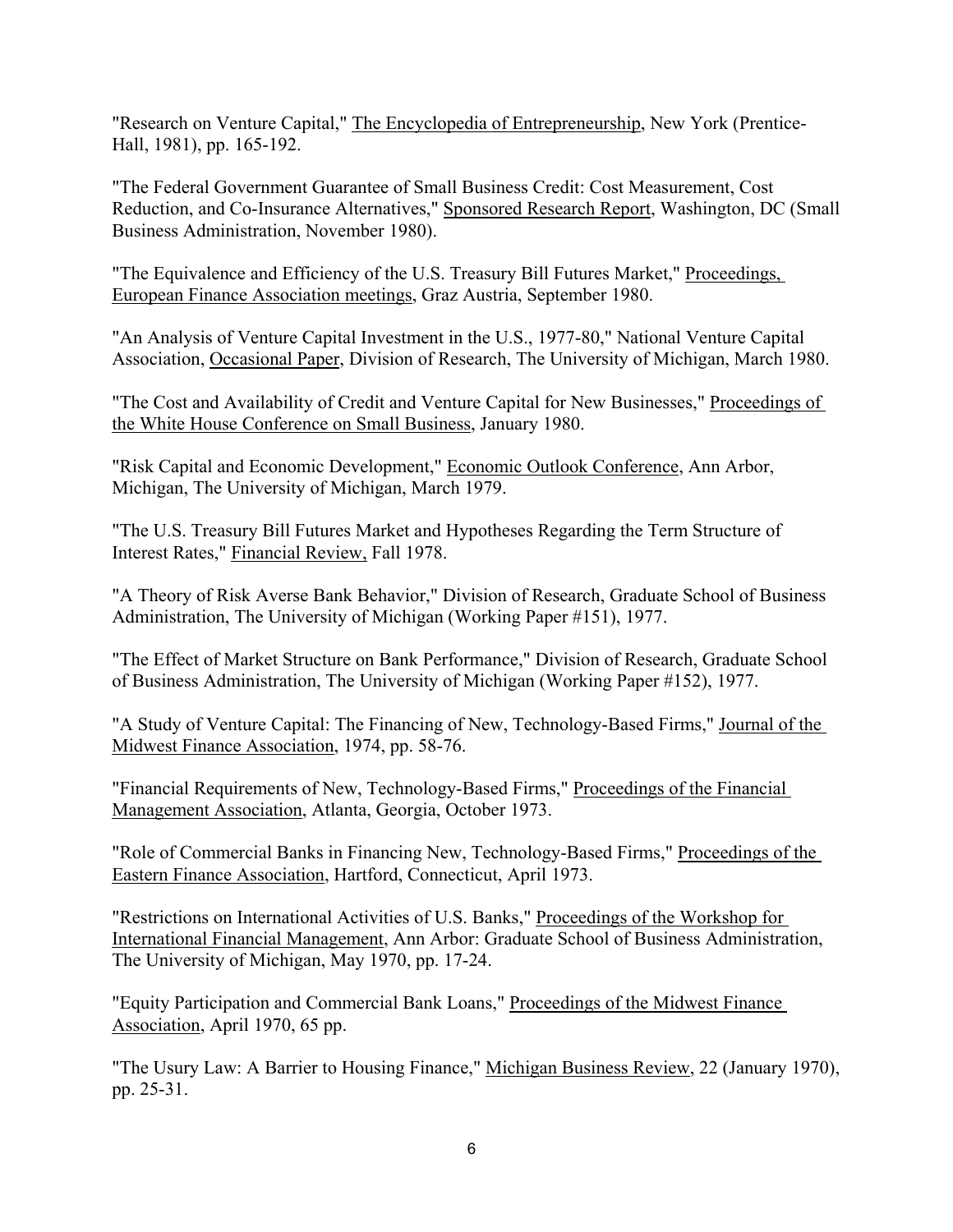## **Papers Delivered at Professional Meetings**

"A Study of the Effectiveness of Mentoring in University-Based and Non-University Based Entrepreneurial Accelerator Educational and Accelerator Programs: Preliminary Results" with Jeffrey Sanchez-Burks and Tom Jensen, Sponsored by The Ewing B. Kauffman Institute for Entrepreneurial Research (in process). Presented at the annual meeting of VentureWell, Inc., Washington, D.C.

"Re-evaluating the Institutional Investors' Appetite for Risk: Evidence from the Private Equity Market: 2000-2009", Foundations and Endowments Summit, New York, March 25, 2010.

"Structural Changes in Global Private Equity Markets", The Indus Entrepreneurs' (TiE) Global Conference, Bangalore, India, 2009.

"Applications of Capital Structure Theory in the Emerging Growth Company", paper presented (with J. Shulman) at the Babson Conference on Research in Entrepreneurship held at INSEAD, Fontainebleu, France, June 1992.

"Effect of Venture Capital Backing on Initial Public Offerings," The Institute of Management Science (TIMS) Annual Meeting, Osaka, Japan, July 1989.

Invited Speaker, Annual Symposium on Research in Entrepreneurship, University of Southern California, February 1989.

Program Coordinator, Asia-Pacific Venture Conference, Hong Kong (Hong Kong Venture Capital Association, sponsor), January 1989.

"Financing the Turnaround Company," Turnaround Managers Association Seminar, Washington, DC, September 20, 1988.

Invited Speaker, Annual Symposium on Research in Entrepreneurship, University of Southern California, February 1988.

"Equity Kickers and Bank Loans to Small Firms," Conference on Entrepreneurship, Georgia Tech, April 1984.

"Technological Innovation, Incentives and New Firms," Conference of the American Physical Society, Detroit, Michigan, March 28, 1984.

"Banks and Venture Capital," American Institute of Banking Symposium, Detroit, Michigan, February 9, 1984.

"Futures and Options: Their Role in Financial Management," Annual Financial Executives Conference, Conference Board of Canada, Toronto, Canada, February 2, 1984.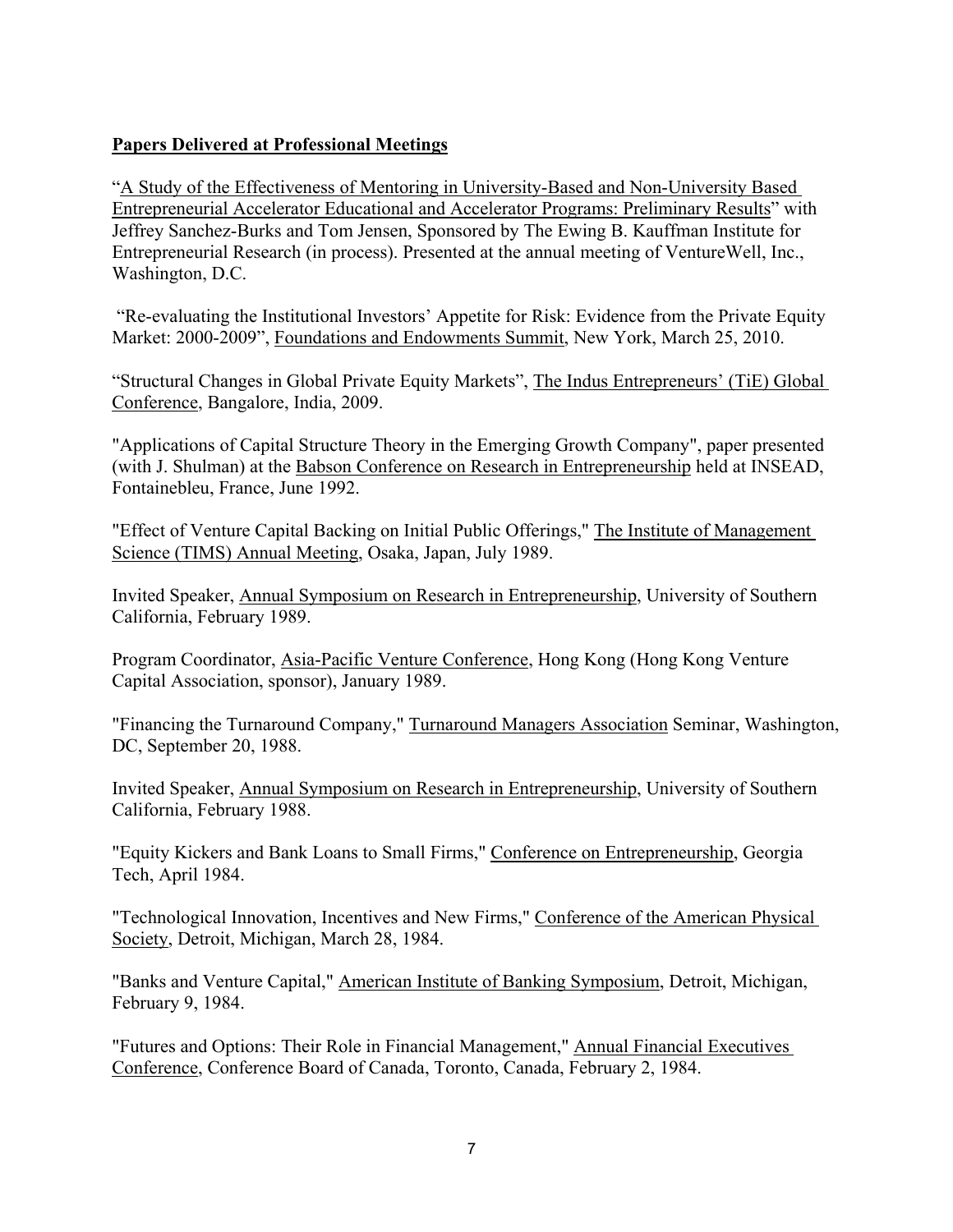"Megatrends and Management," Credit Unions Executive Program," Mackinac, Michigan, August 5, 1983.

"Sources of Information on Venture Capital," Annual meeting, American Bar Association, Atlanta, Georgia, August 3, 1983.

"Public Sector Venture Capital Investment in New Technology-Based Firms," Annual meeting, American Academy of Science, Detroit, Michigan, June 1983.

"Financial Futures Markets: Implications for Financial Management," Annual Financial Conference, Conference Board of Canada, May 10, 1982.

"Pricing and Structuring of Venture Capital Investments," Conference on Research in Entrepreneurship, Babson College, April 20, 1982.

"A Proposed Course on Venture Capital Investment," Conference on Entrepreneurship, Baylor University, Waco, Texas, June 1981.

"The Flow of Venture Capital in the U.S., 1970-1980," Conference on Entrepreneurship, Baylor University, Wellesley, MA, April 1981.

# **Editorial Activities**

Founding Editorial Board, Journal of Business Venturing

Founding Editorial Board, International Journal of Business Venture Capital Founding Editorial Board, Journal of Private Equity

Reviewer, Journal of Futures Markets Reviewer, Financial Management Reviewer, Journal of Finance

### **Public Service Activity**

Co-founder, Michigan Technology Council

Member, Governor's Commission on Entrepreneurship. Member, Michigan Economic Action Council.

Member, Governor's Task Force on High Technology.

Consultant, Governor's Commission on the Regulation of Financial Institutions. Judge, the Ernst & Young Entrepreneur of the Year Competition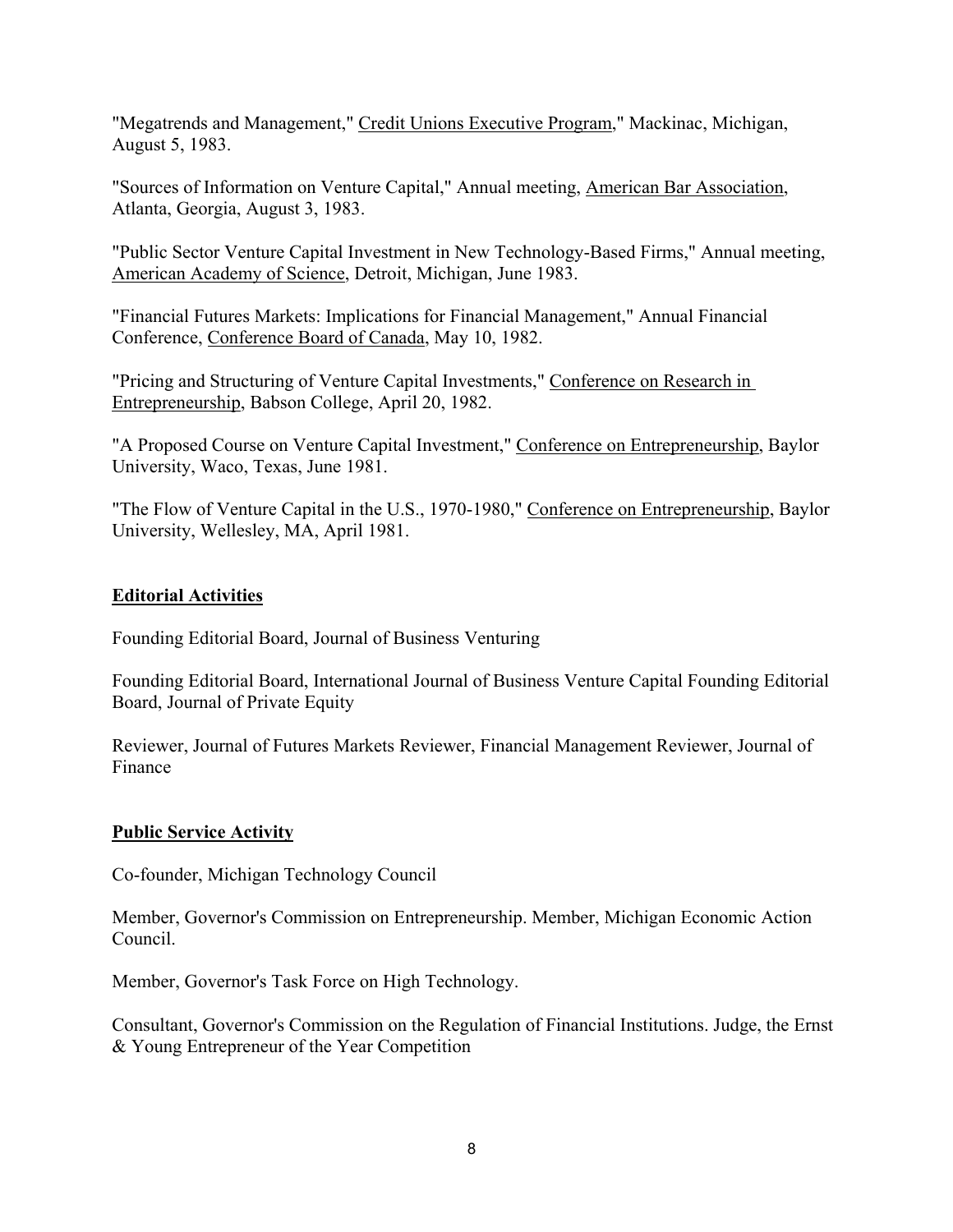### **University and Business School Committee Activities (Current and Past)**

Advisor to the University of Michigan Vice President of Research on Institutional Initiatives for Funding UM Startup Companies Based on UM Licenses

Advisor to the Director of the UM Office of Technology Transfer Venture Center on Preparing Spin Off Companies to Compete for Venture Capital Finance

Member, Finance Department Committee on Real Estate Curriculum

Member, University Research Policies Committee

Chairman, NCAA Professional Sports Career Counselling Panel

Member, University Board in Control of Intercollegiate Athletics Member, UM Business School Strategic Planning Committee

Member, Executive Committee, UM College of Engineering Financial Engineering Program

Member, Committee on the Economic Status of the Faculty Member, Committee on Technology Transfer

Director, Officer for Research on Independent Business, The University of Michigan. Director, University of Michigan Research Corporation.

Consultant, University of Michigan Investment Office.

### **Business Affiliations**

### **Current:**

Advisor, Compass Technology Fund, Palo Alto and New York (venture capital fund). Advisor, Bio Star Ventures, Petoskey, MI and Irvine, CA (venture capital fund)

### **Past:**

Director, Munder Capital Management, Inc., Birmingham, MI. Director, Nighthawk Radiology Services, Inc., Phoenix, AZ

Director, Riverplace Financial Corporation; Detroit, Michigan (Private banking company) owned by Stroh family and Stroh Brewing Company

Trustee, Renaissance Assets Fund, Detroit, Michigan (Money Market Fund)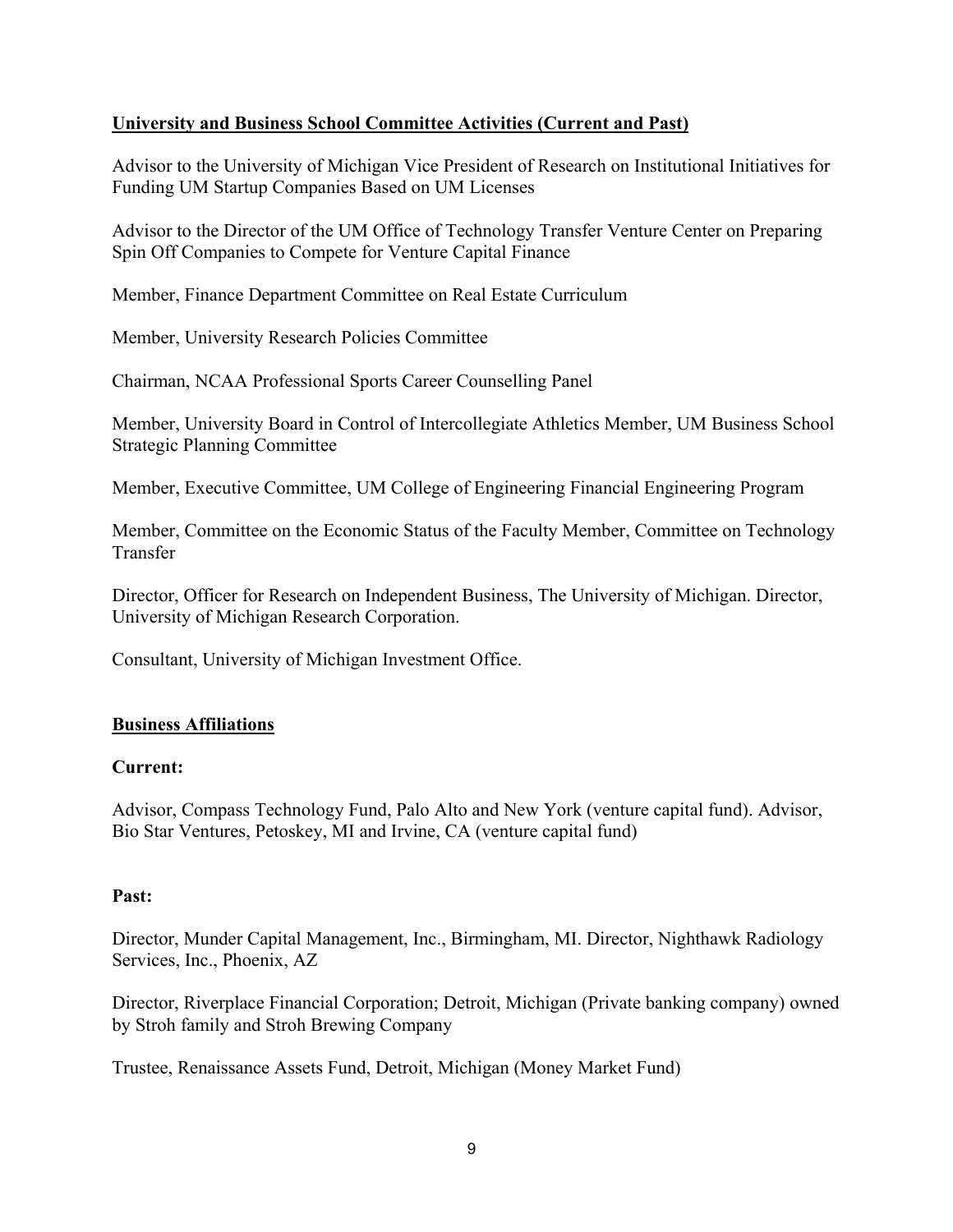Investment Advisor, Boards of Trustees, City of Detroit General Retirement System and Policemen and Firemen's Retirement System

Corporate Finance Staff, Ford Motor Company of Canada, Toronto, Ontario Treasurer's Office Staff, General Motors Corporation, Detroit, MI

Cost Control System Manager, Huntington National Bank, Columbus, Ohio

Founder and Member, Michigan Venture Capital Forum (Association of Venture Capital Investment Firms)

Director, Growth Capital Foundation; Detroit, Michigan

Director, The Chi Group, Inc.; Ann Arbor, Michigan (a health services management firm)

Co-Founder and Director, Vector Research, Inc.; Ann Arbor, Michigan (Operations Research Firm)

Chairman of the Advisory Committee, Michigan Investment Fund; Midland, Michigan (Venture Capital Fund)

Consultant, Merrill Lynch, Pierce, Fenner and Smith; Detroit, Michigan Consultant, National Bank of Detroit

Consultant, National Venture Capital Association; Washington, DC Consultant, Small Business Administration; Washington, DC Consultant, U.S. Treasury, Washington, DC

Director, Stoneridge Resources Corporation (NYSE), Bloomfield Hills, MI Director, Orangeco, (NYSE), Bartow, FL

Consultant, The Stroh Companies; Detroit, Michigan

Consultant, Federal Ministry of Science and Technology; Canberra, Australia Advisor, Doan Resources; Midland, Michigan

(Venture Capital Fund)

### **Litigation Assistance and Expert Testimony**

### **Representative selected cases:**

- Expert Witness in the Karmanos vs. Compuware Corporation litigation regarding takeover of Compuware by activist investor Elliot Capital Management, Inc. New York.
- Banking Markets Analysis: 30 cases involving analysis and testimony in Federal and State